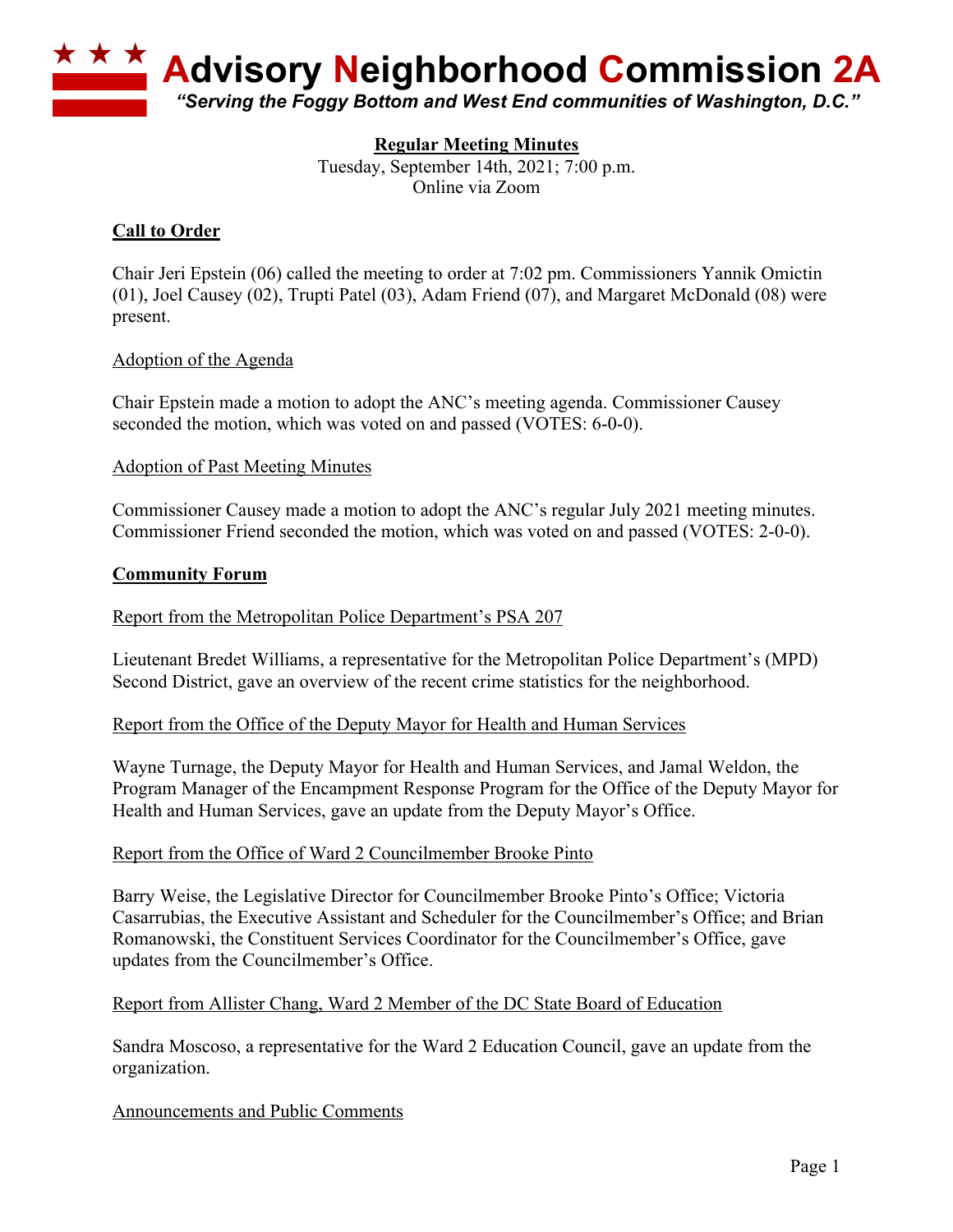A local resident gave an announcement and public comment.

# **General Agenda**

### Update Regarding GW Hospital Helipad and Hospital Outreach Activities

Chair Epstein gave an update regarding GW Hospital helipad and hospital outreach activities.

Update from GW Regarding Student Relocations from Townhouse Row

Kevin Days, GW's Director of Community Relations, gave an update regarding student relocations from Townhouse Row.

### **Matters Before the Alcoholic Beverage Regulation Administration**

Bottles – Application for a New Retailer's Class "C" Tavern License at 2500 Pennsylvania Avenue NW

Commissioner Patel made a motion to adopt a proposed resolution regarding the matter. Commissioner Causey seconded the motion, which was voted on and passed (VOTES: 6-0-0). The resolution reads as follows:

ANC 2A supports Bottles' application for a new Retailer's Class "C" Tavern license at 2500 Pennsylvania Avenue NW based on the understanding that the applicant will amend the application to specify that the summer garden will close no later than 11:00 pm on Sunday through Thursday and no later than 12:00 am on Friday through Saturday and the sidewalk café will close no later than 12:00 am on Sunday through Wednesday and no later than 1:00 am on Thursday through Saturday.

ANC 2A also supports the request for a stipulated license as part of Bottles' license application as amended with the previously stated hours.

### Fabulous Market – Application for a Substantial Change to the Retailer's Class "B" Grocery License at 2424 Pennsylvania Avenue NW

Commissioner Patel made a motion to adopt a proposed resolution regarding the matter. Commissioner Causey seconded the motion, which was voted on and passed (VOTES: 6-0-0). The resolution reads as follows:

ANC 2A supports Fabulous Market's application for a substantial change to the establishment's Retailer's Class "B" Grocery license at 2424 Pennsylvania Avenue NW.

### **Matters Before the Public Space Committee**

Presentation by Flixbus Regarding an Upcoming Public Space Application for a Proposed Intercity Bus Stop at 19th Street and E Street NW